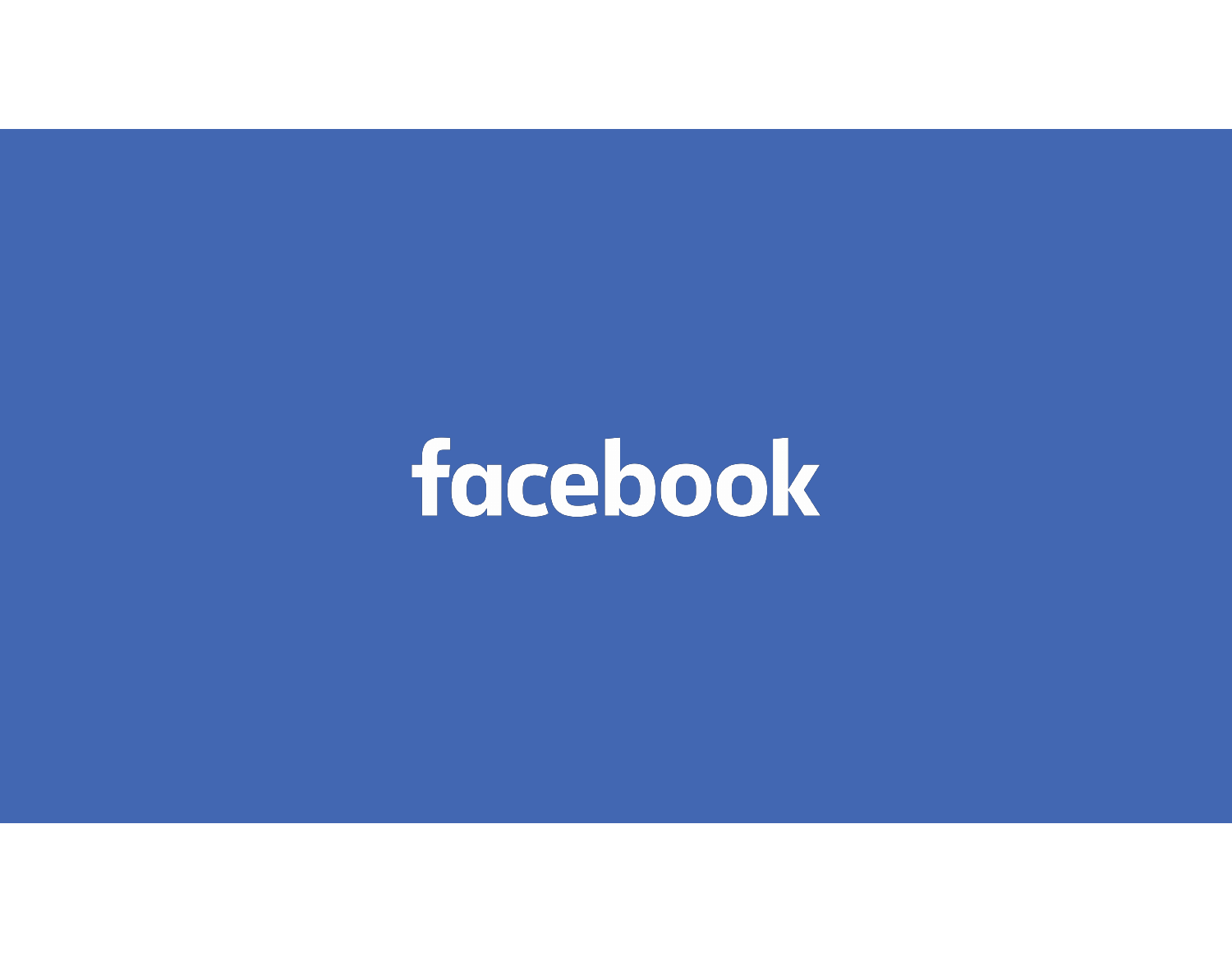## **Handling all Facebook requests with JITed C++ code**

**Yuhan Guo, Huapeng Zhou**

Software Engineers, Facebook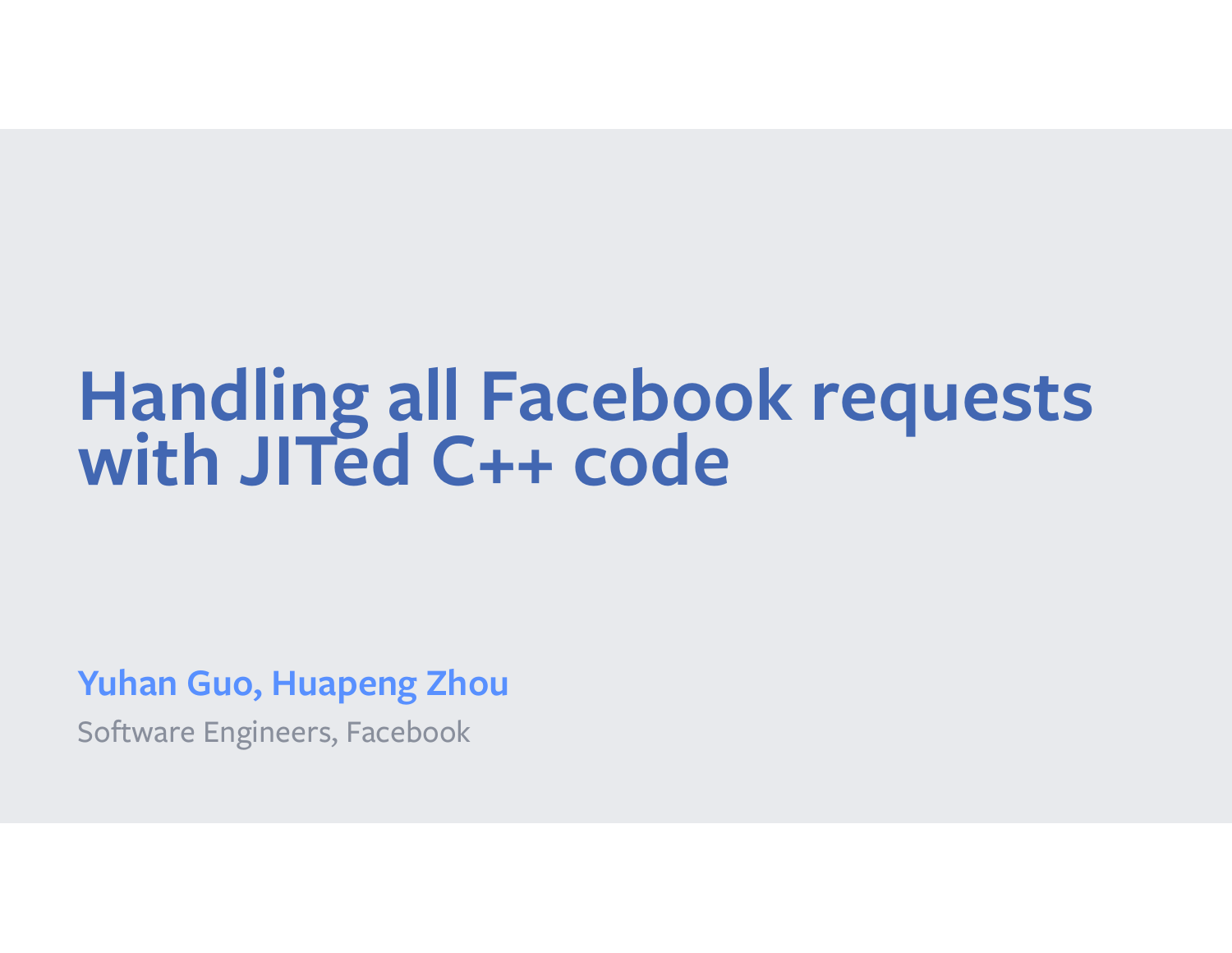

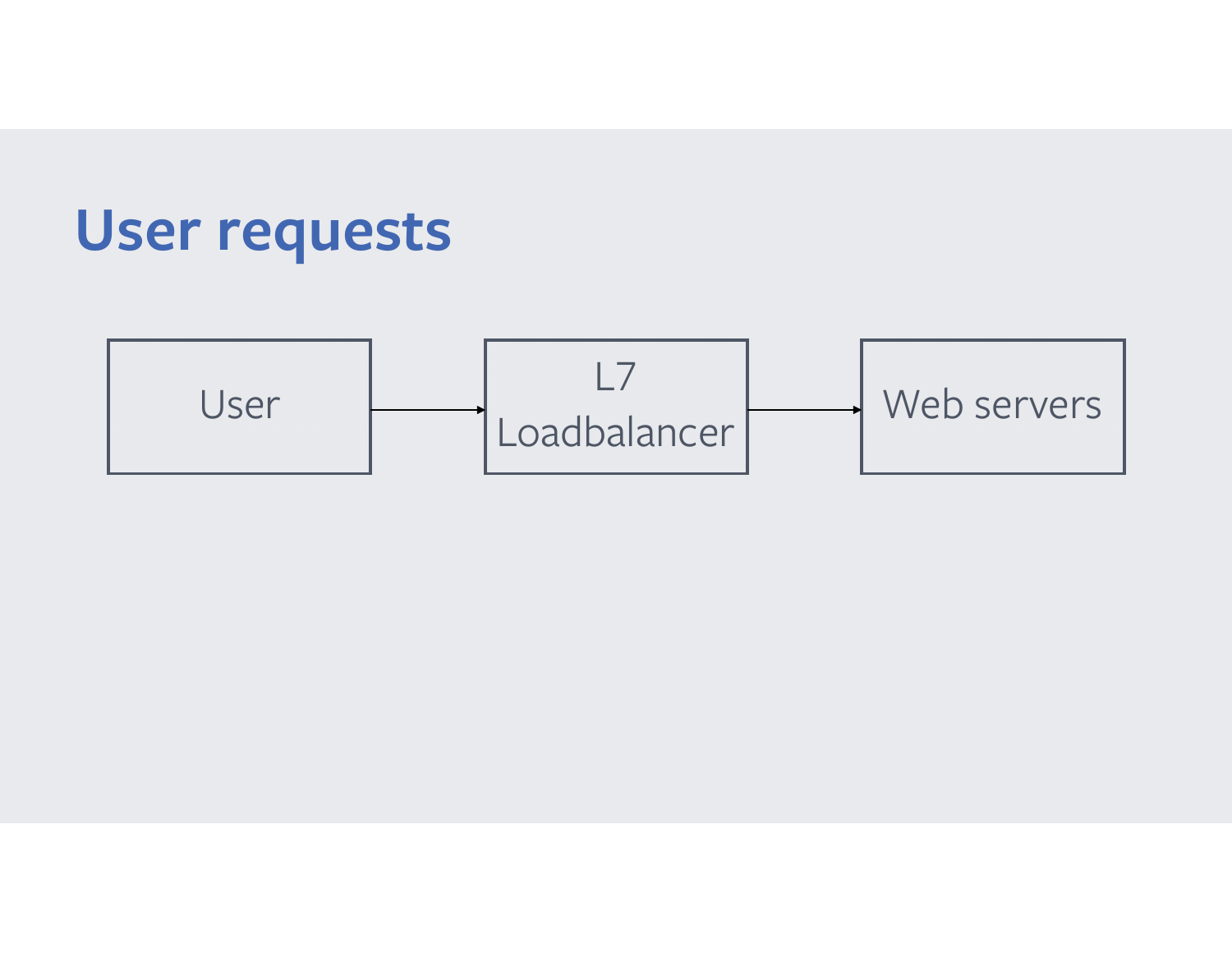



• Core HTTP stack + Business logic • Large • v.s. Small • Stable • v.s. Fast iteration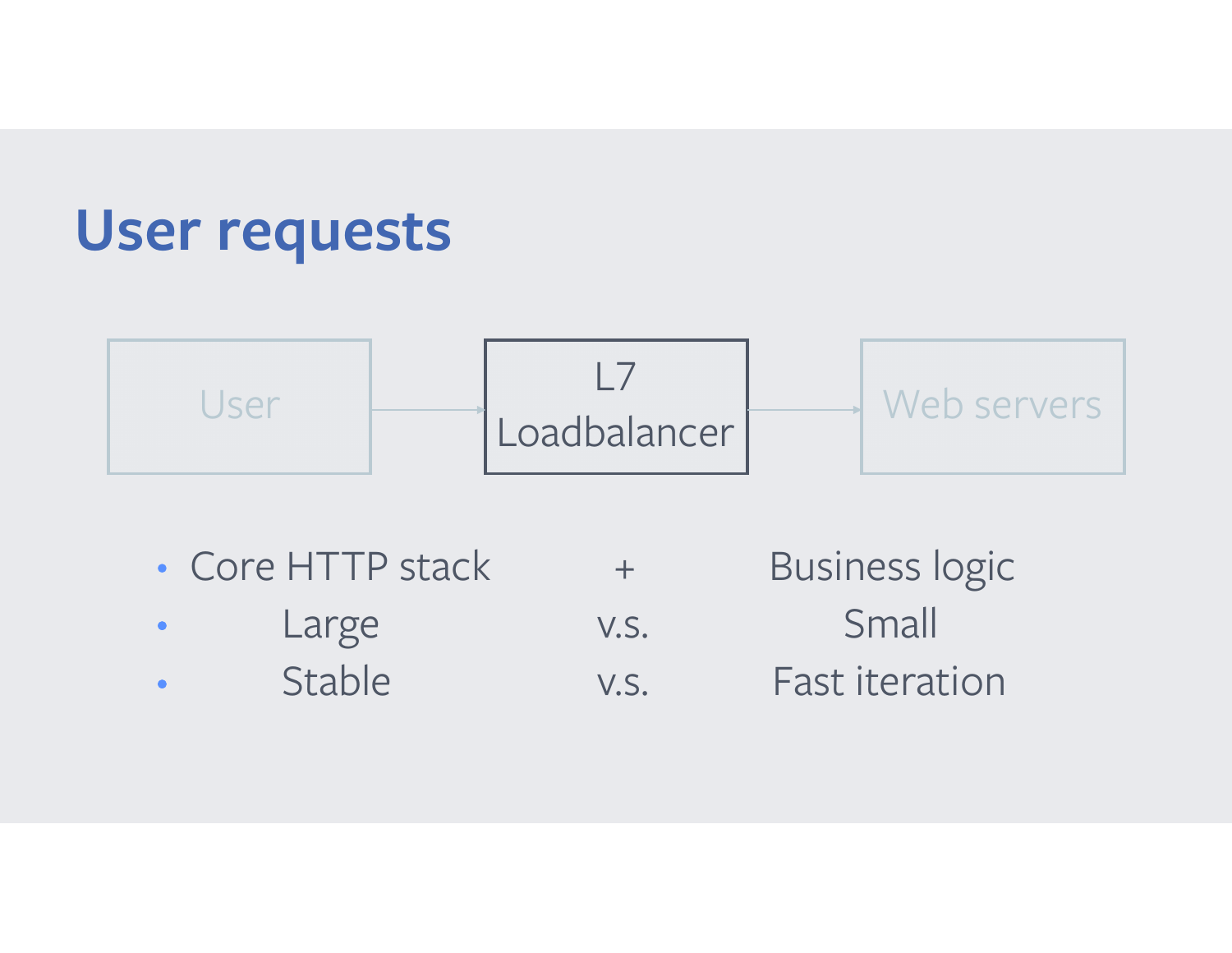# **Other scripting language**

 $38888$ 

- Interfacing
- Testing
- Debugging
- Profiling
- Performance
- Side-effects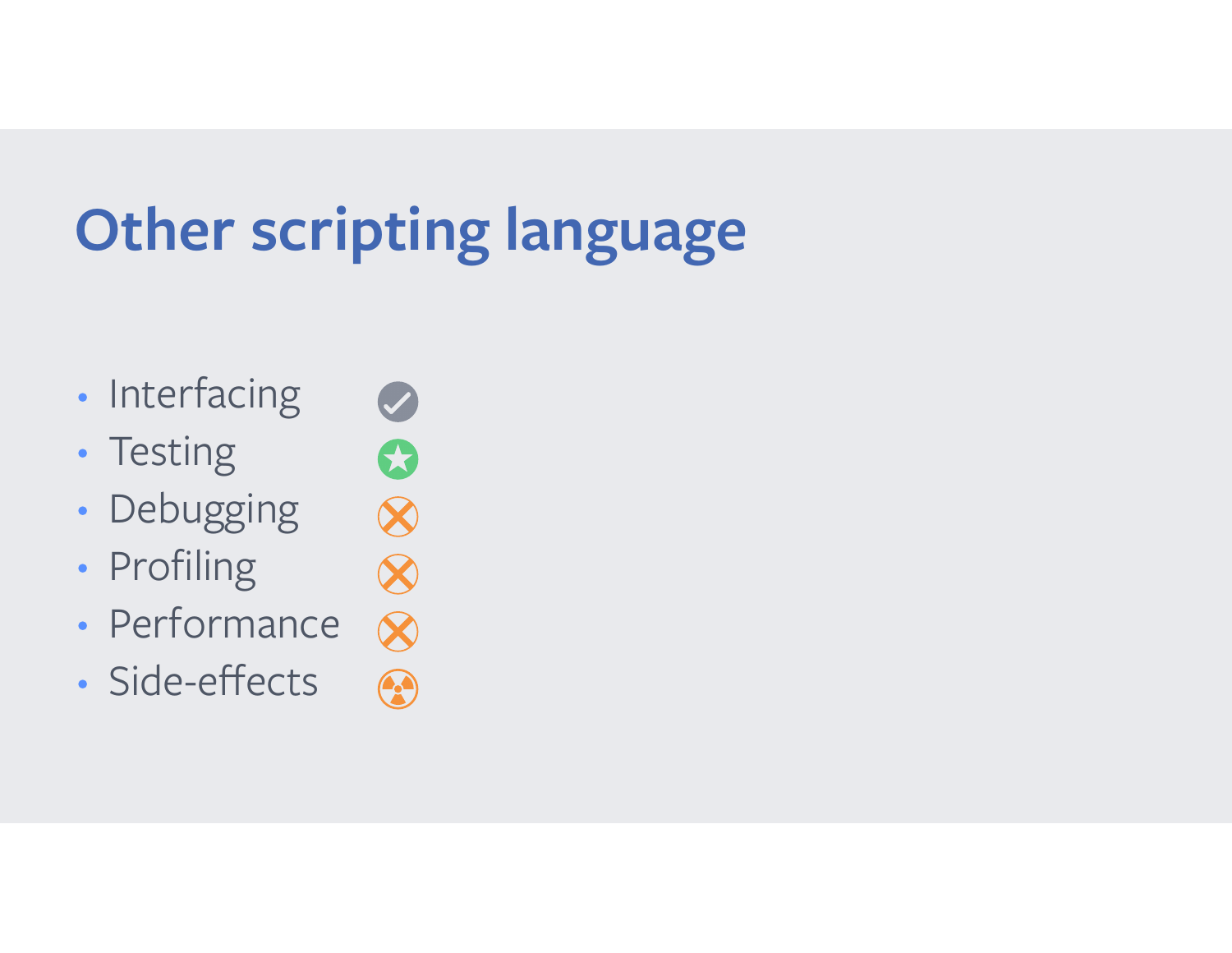### **What we want**

8

 $\bullet$ 

- Interfacing
- Testing
- $\bullet$  $\bullet$ • Debugging
- Profiling
- Profiling<br>• Performance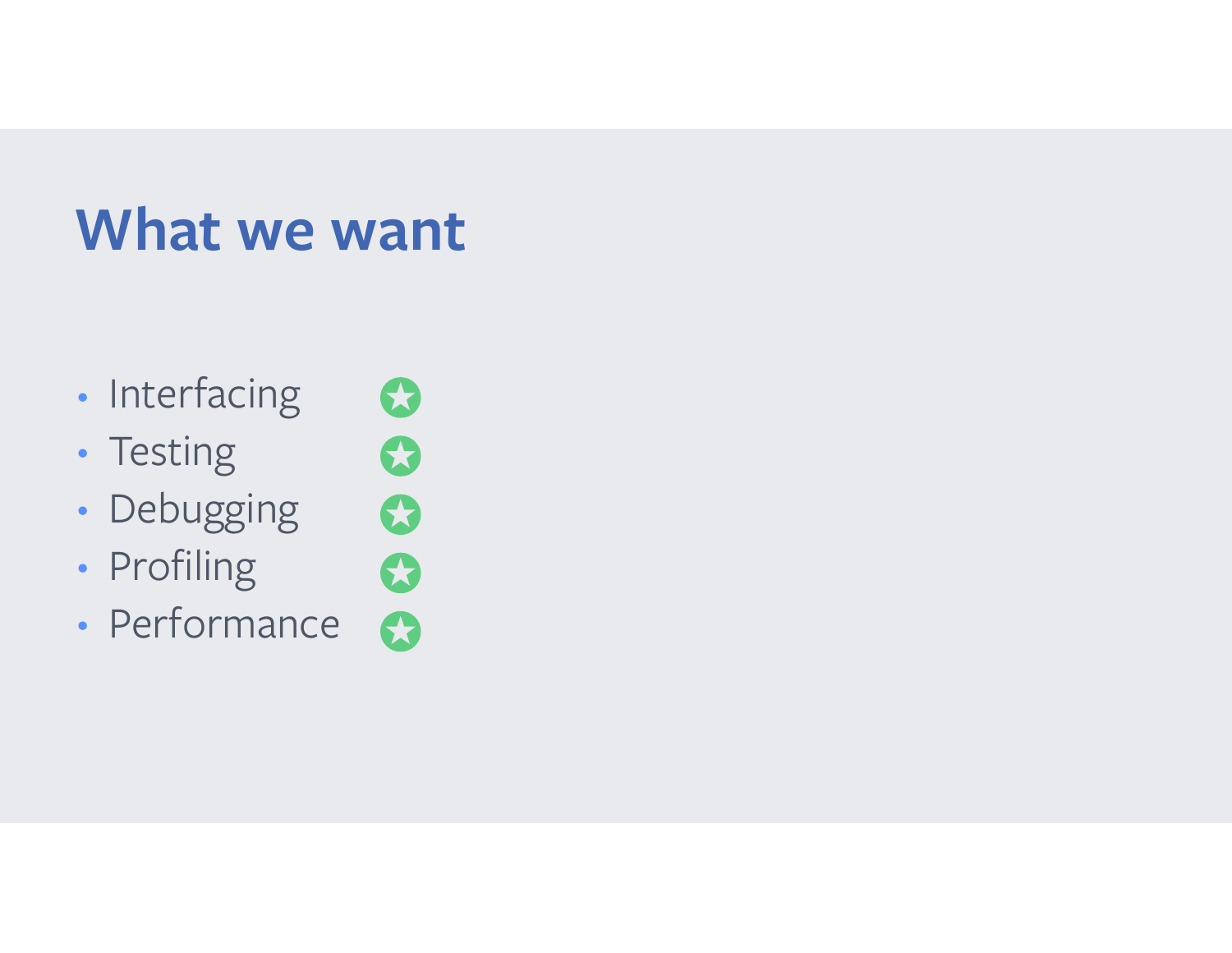## **Clang/LLVM**

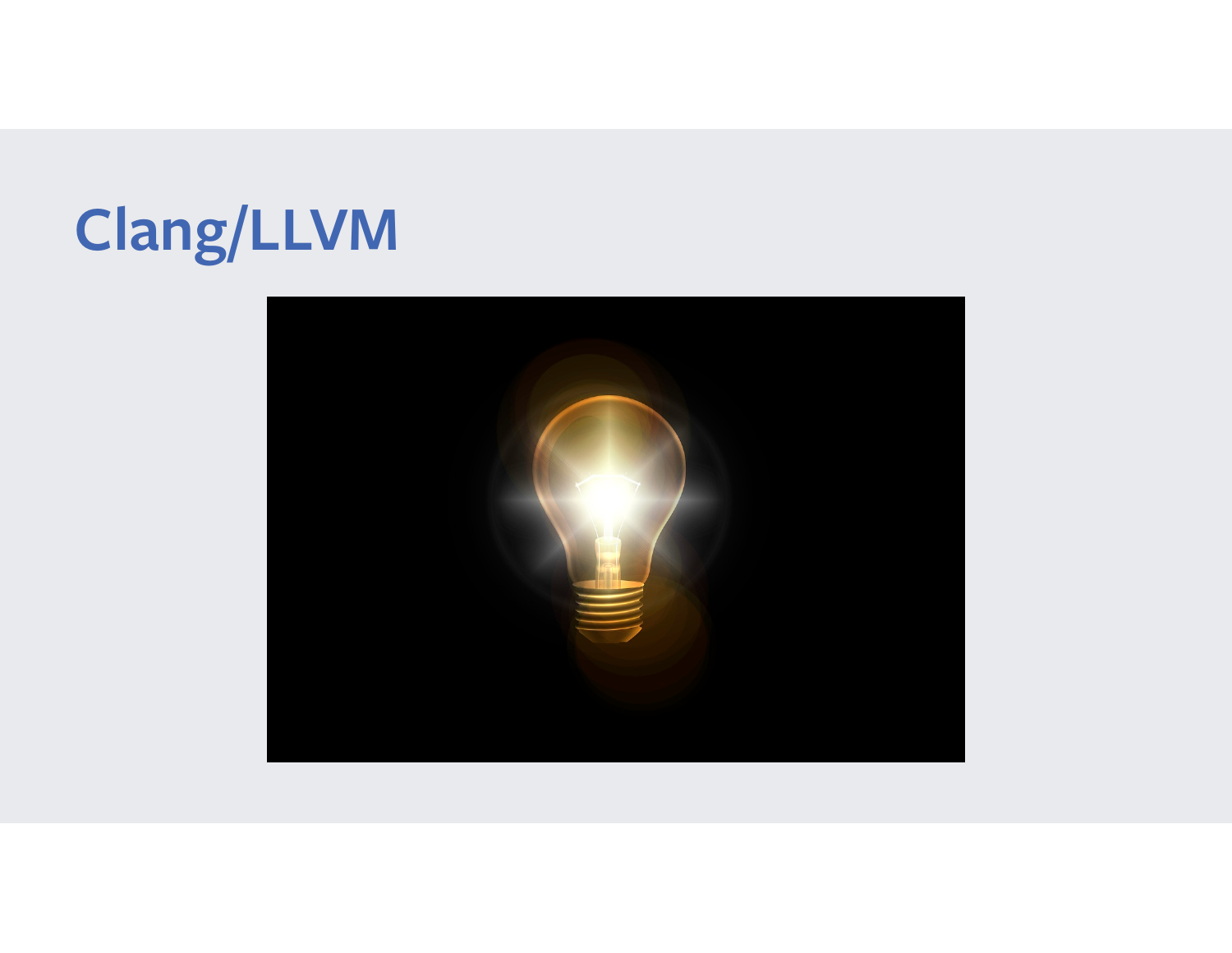#### **Build time**

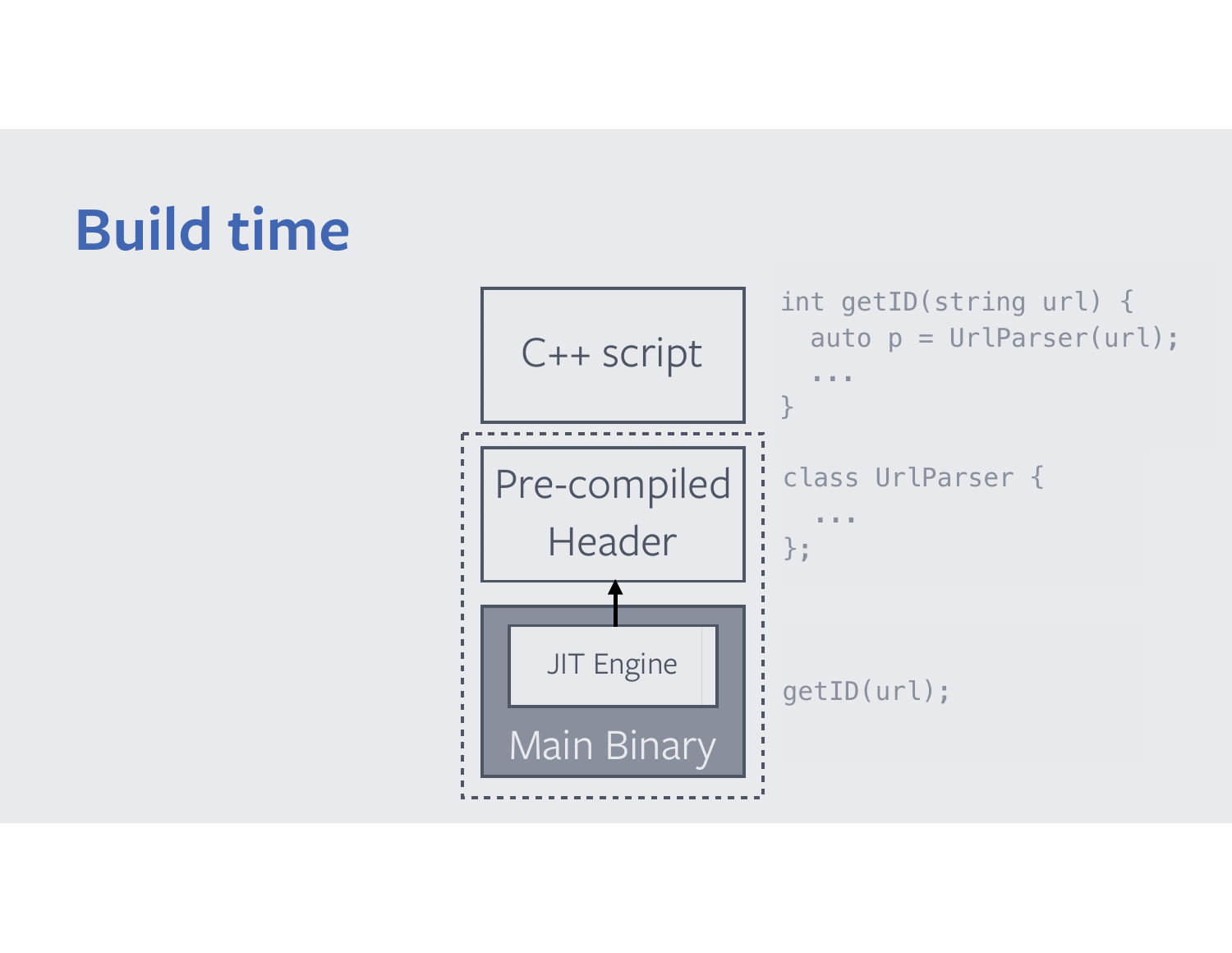#### **Runtime**

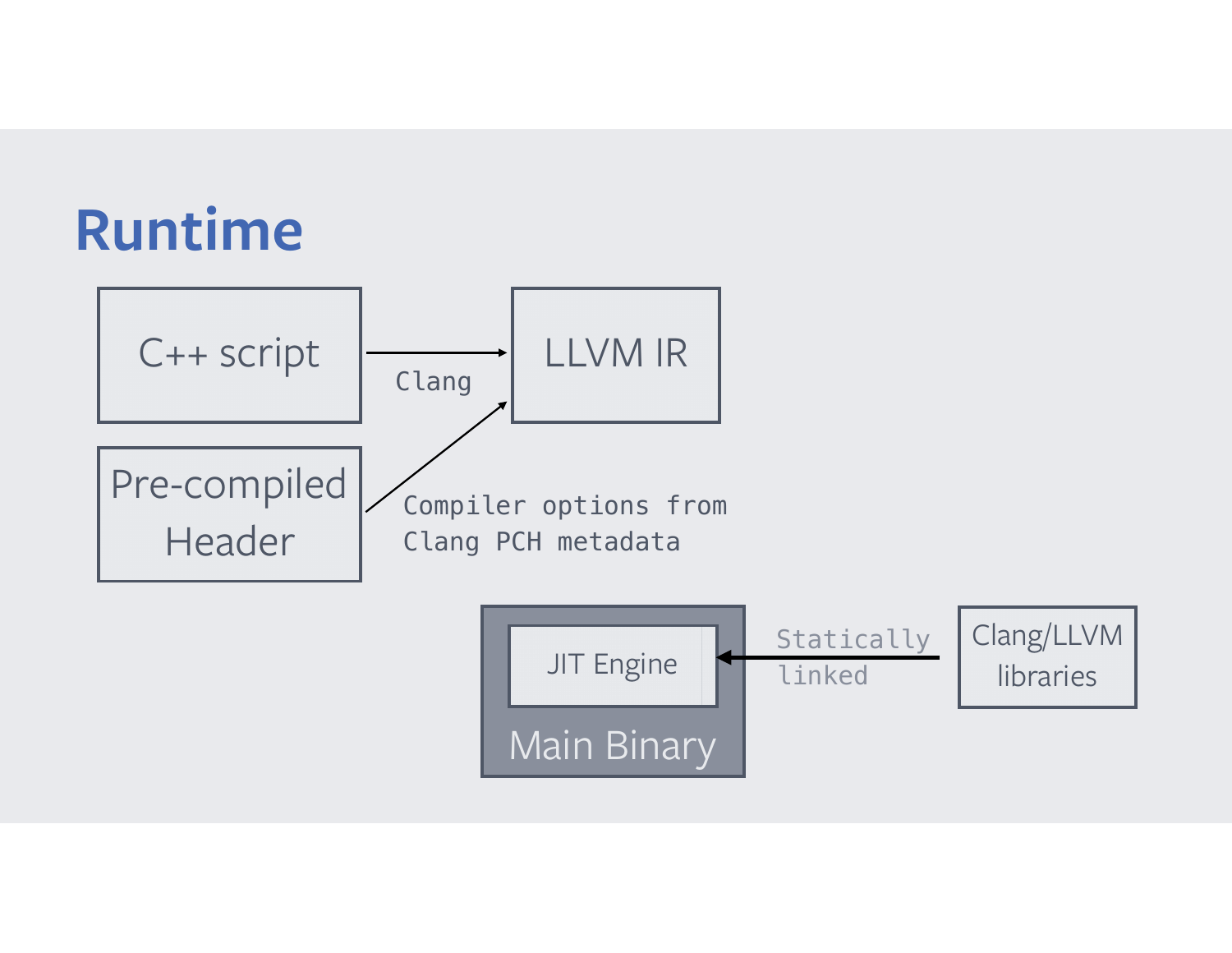#### **Runtime**

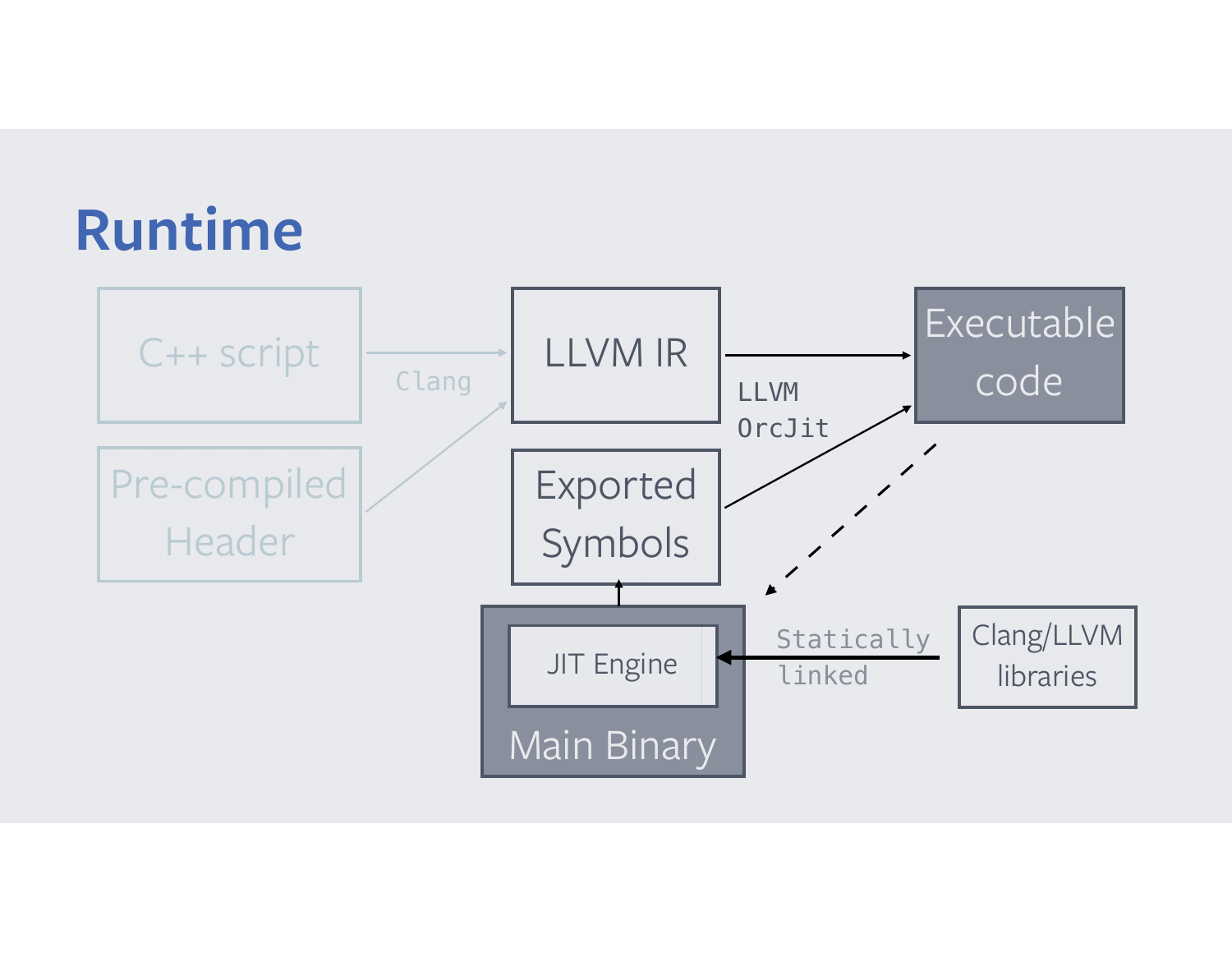### **What we want?**

8

 $\bullet$ 

- Interfacing
- Testing
- $\bullet$ • Debugging
- Profiling
- Profiling<br>• Performance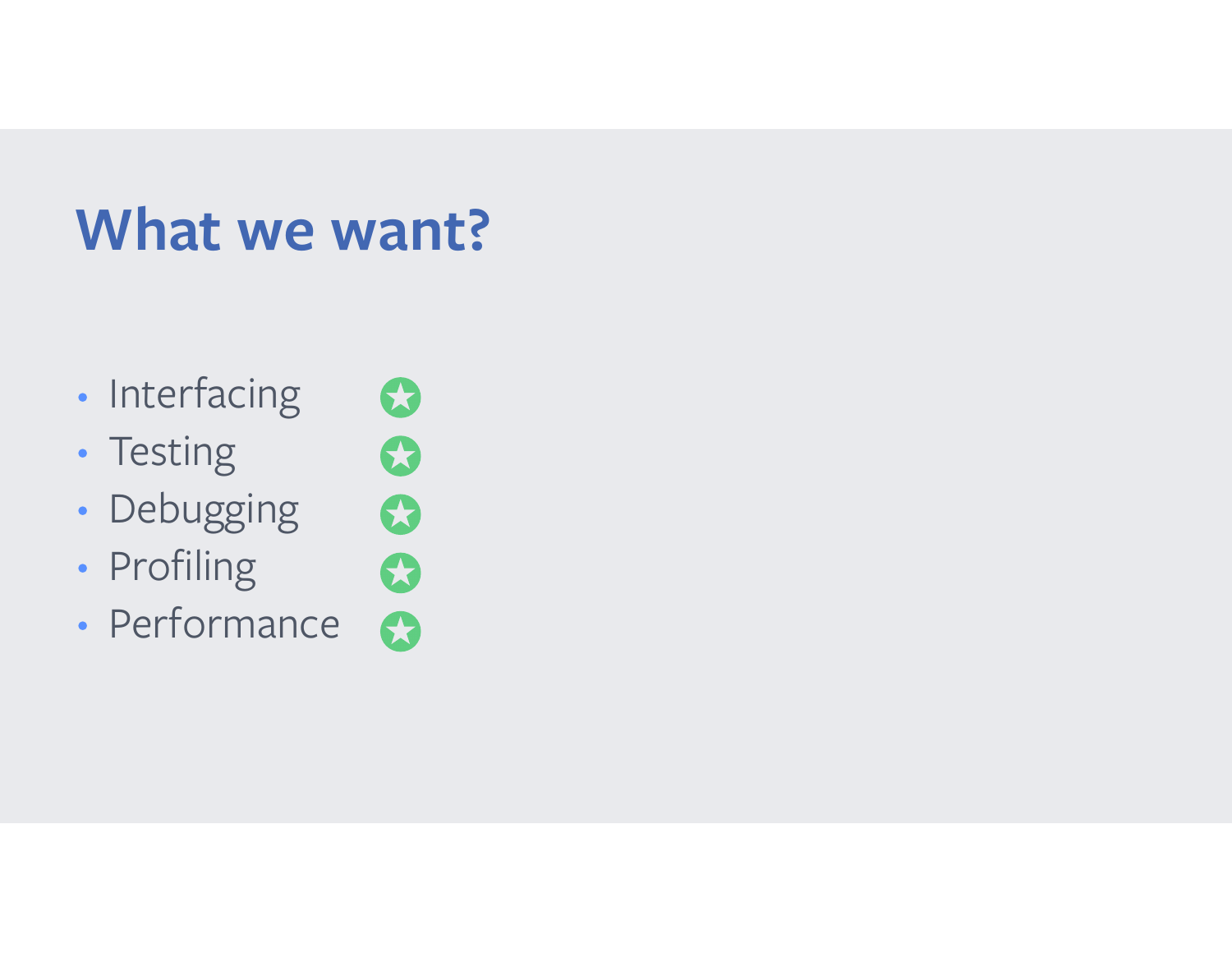## **Interfacing**

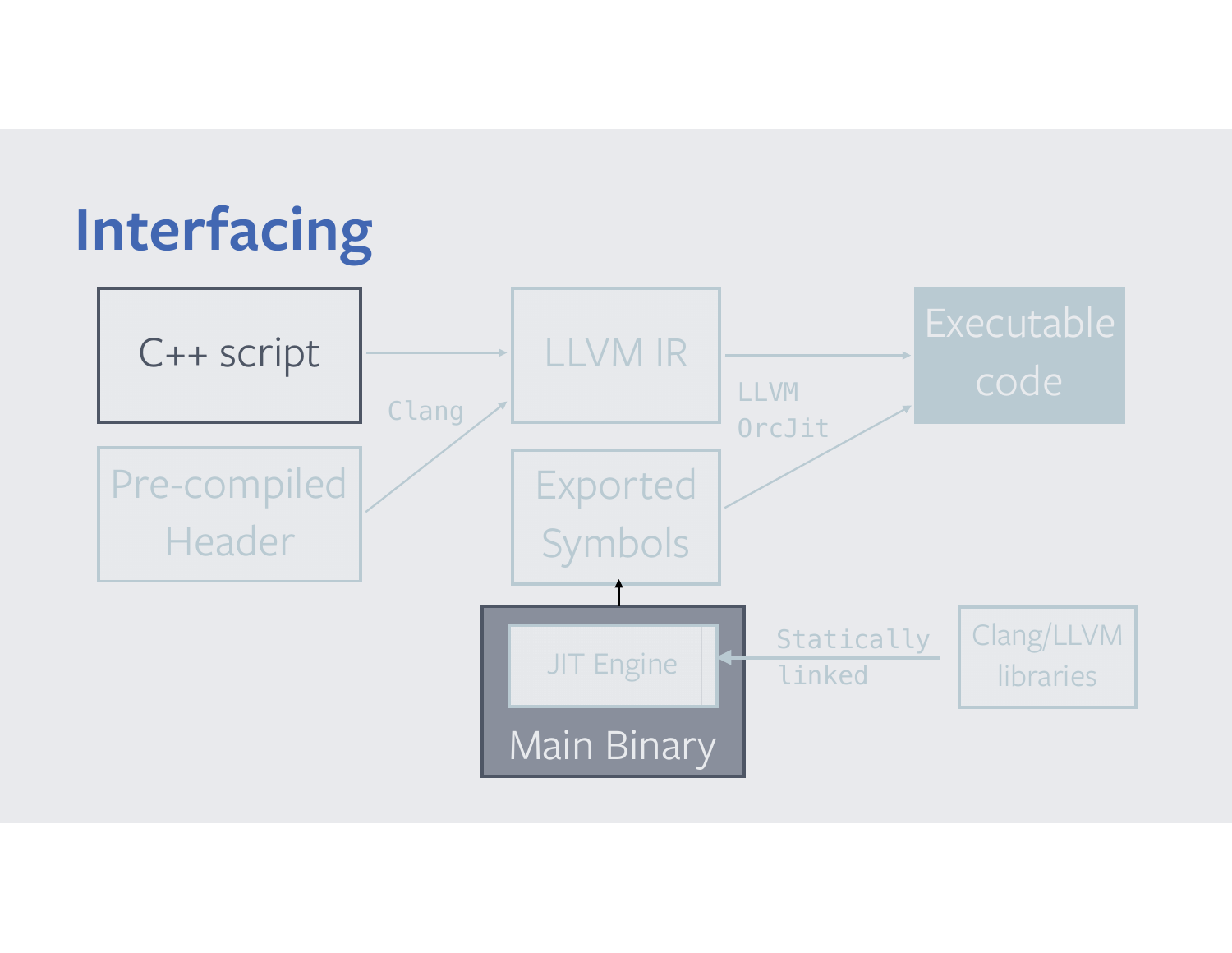

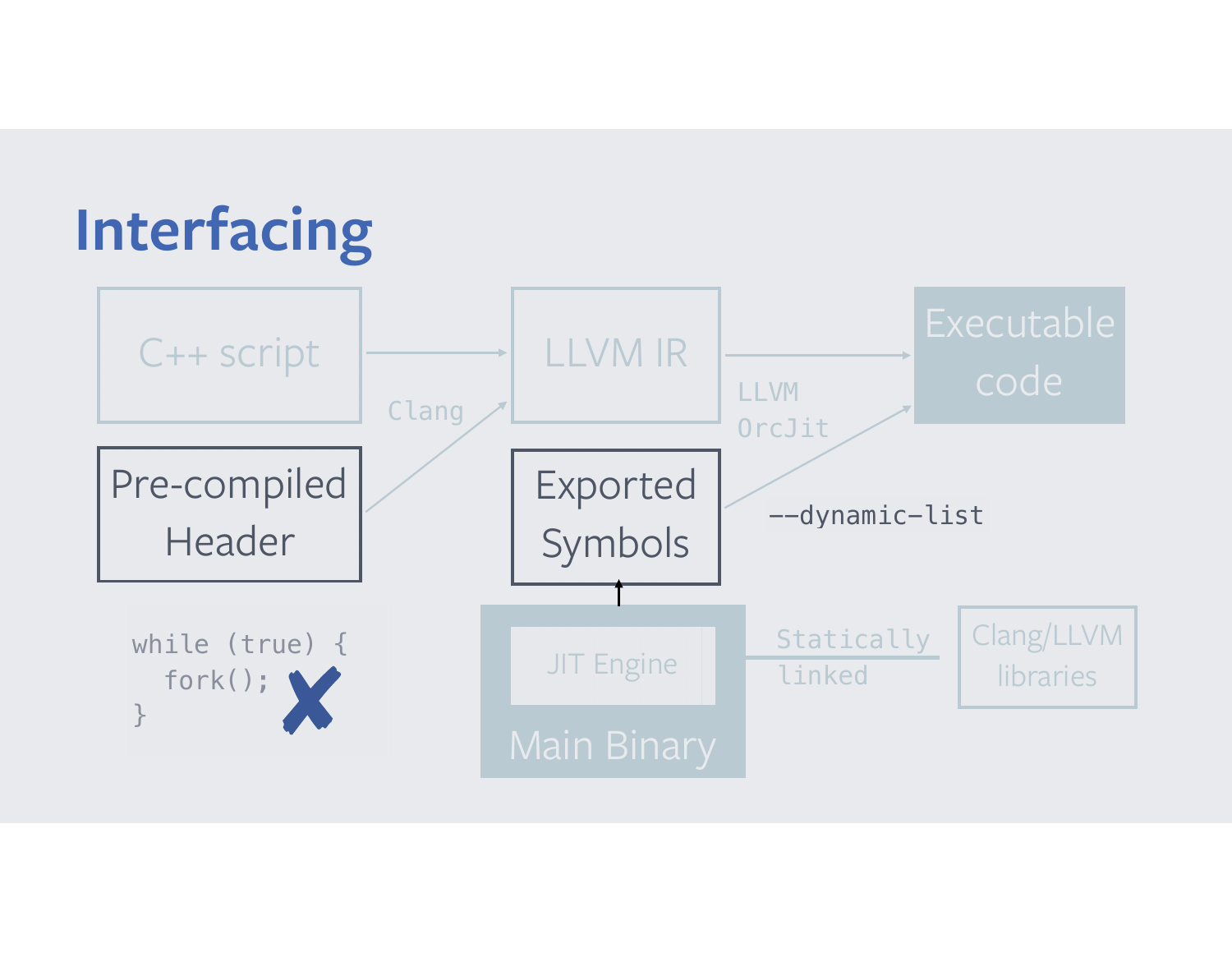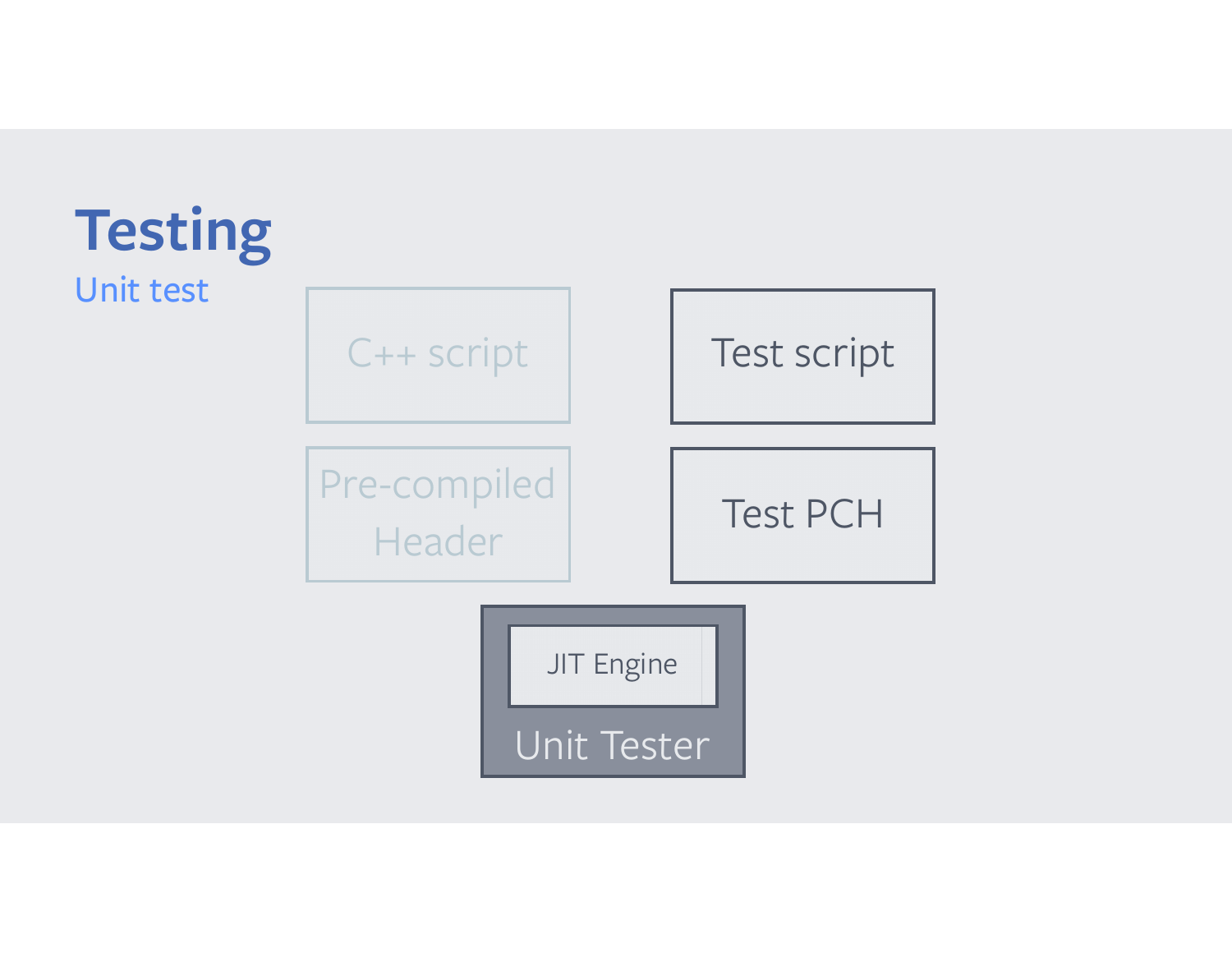#### **Testing** Unit test

- Using same JIT Engine
- Google Test
- ASan/UBSan

```
TEST(Foo, bar){ 
  auto id = getID(url); EXPECT_EQUAL(id, 42); 
}
```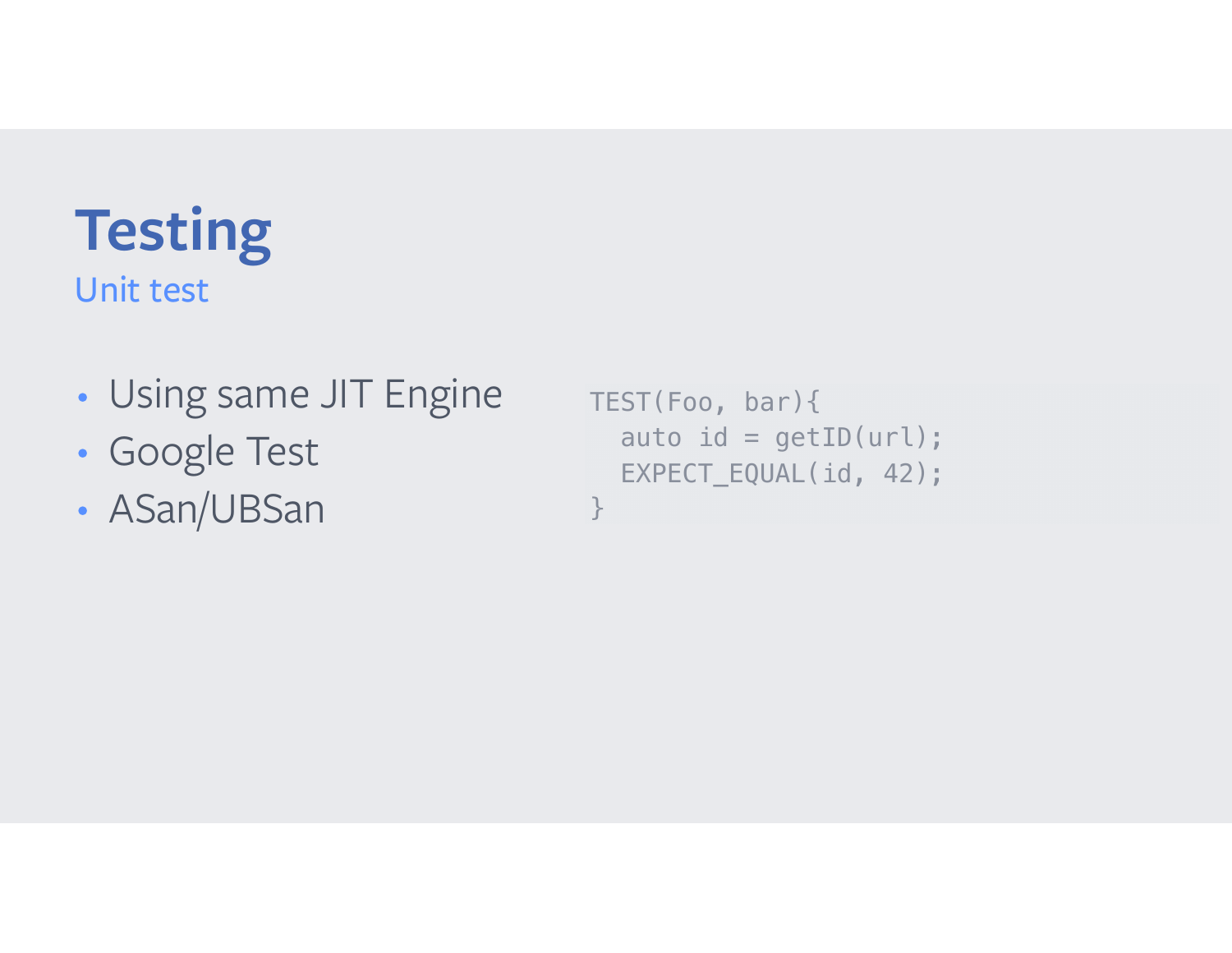

- Spin up main binary + scripts locally
- Real HTTP test request against local host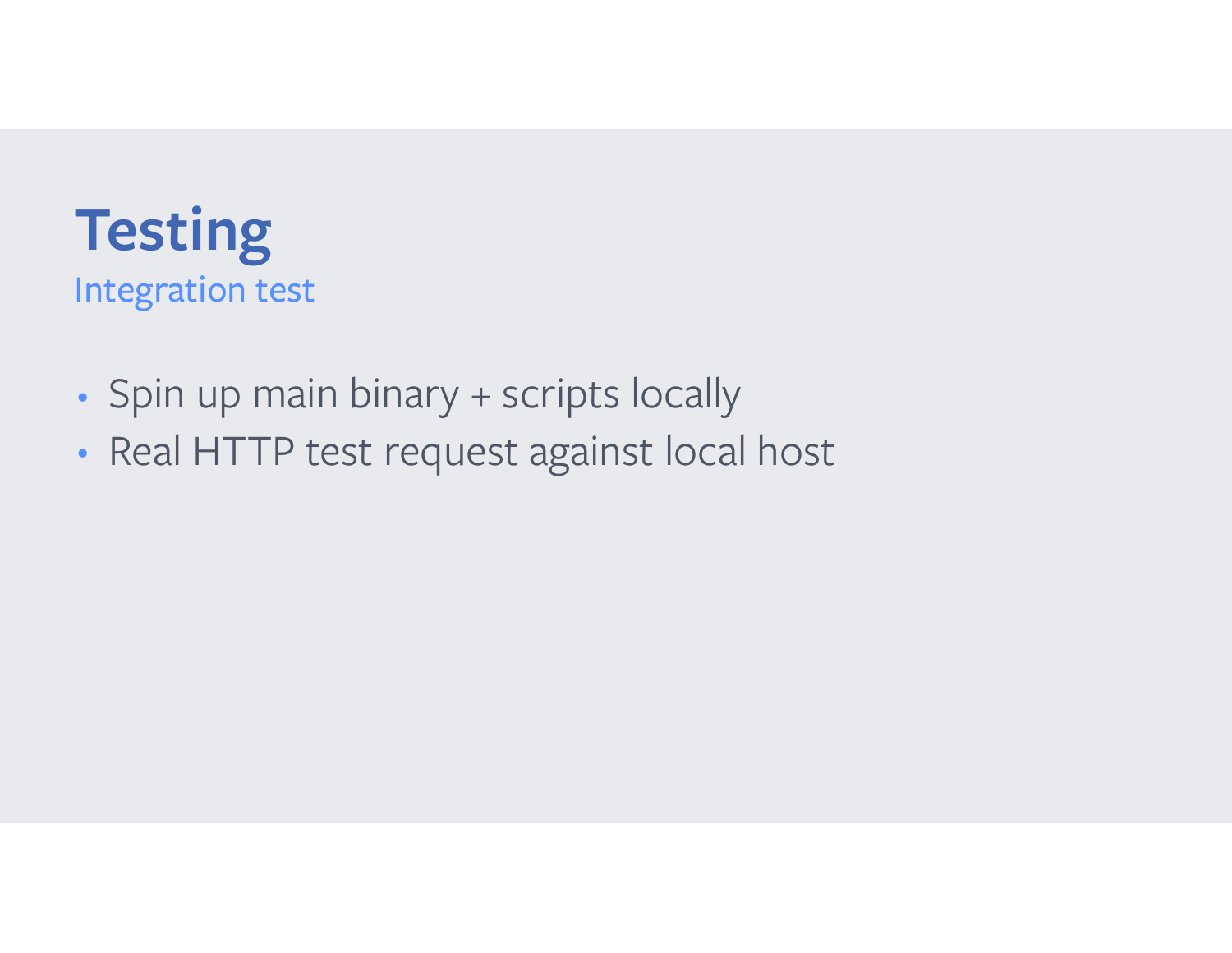# **Debugging**

- Register in-memory symbol files with GDB
- Github *JitFromScratch* project has been helpful

llvm::JITEventListener::createGDBRegistrationListener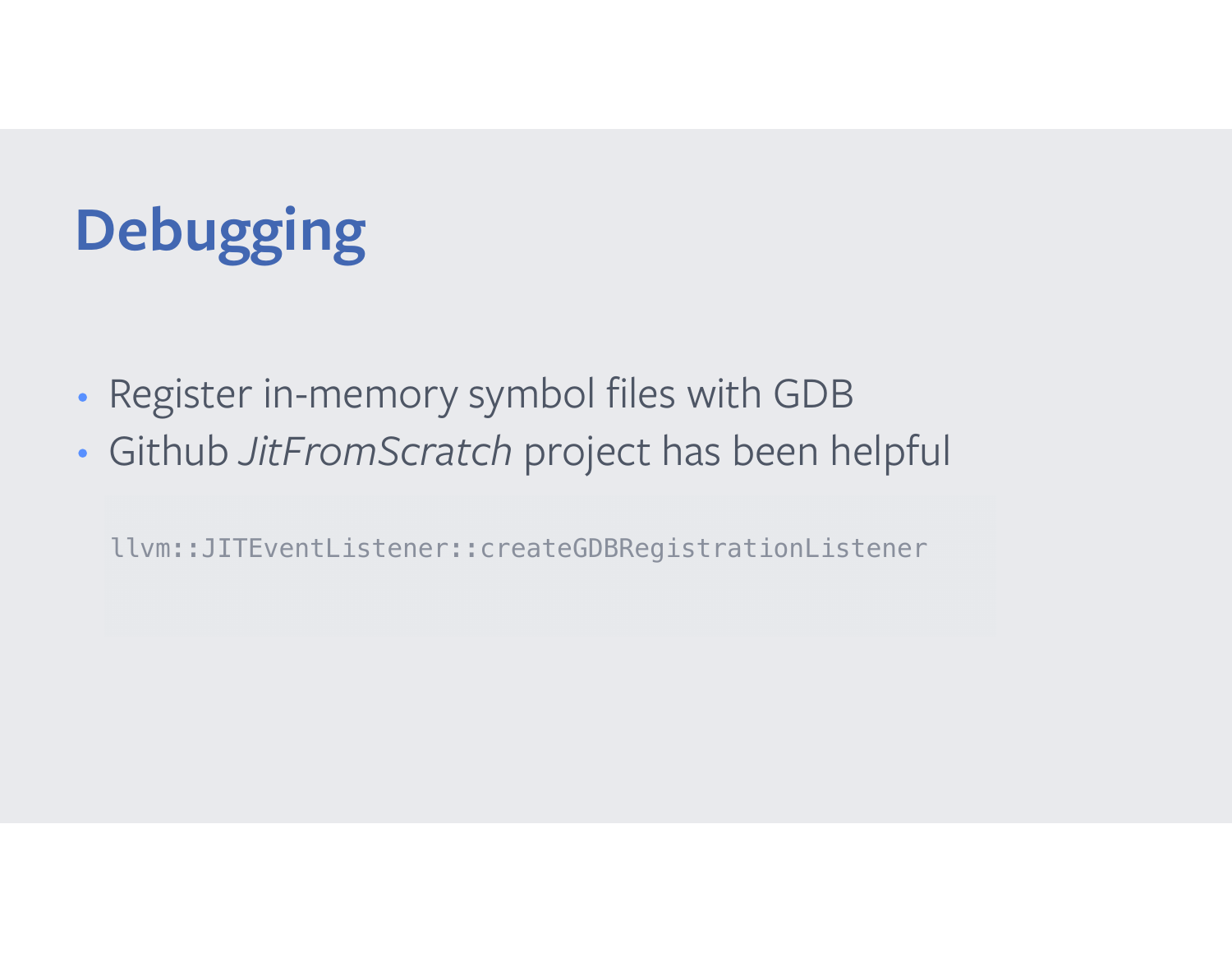## **Profiling**

- *PerfJITEventListener* added in https://reviews.llvm.org/D44892
	- Based on jitdump
- Rolled our own *PerfMapJITEventListener*
	- Based on /tmp/perf-%pid.map

START SIZE symbolname START SIZE symbolname

...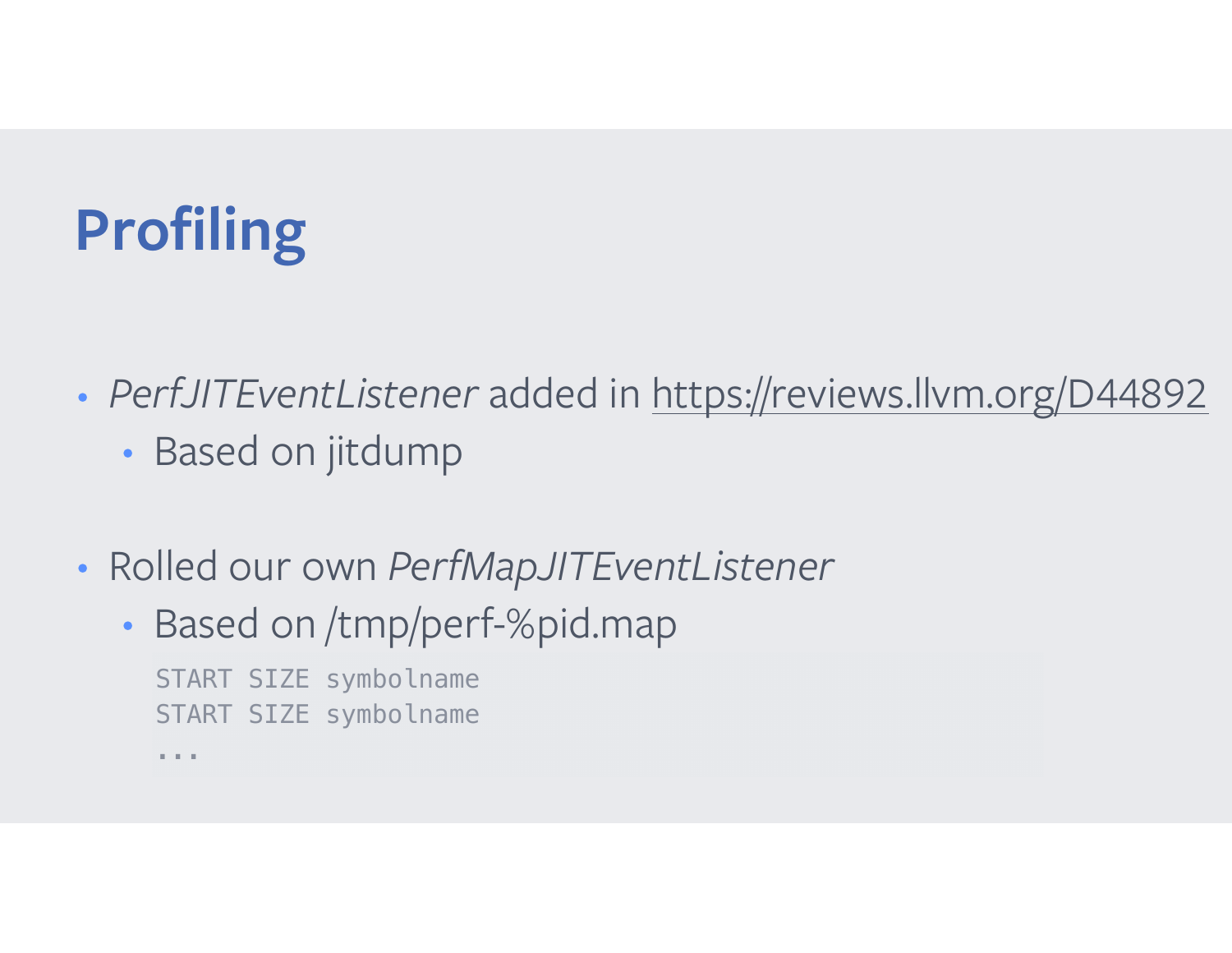



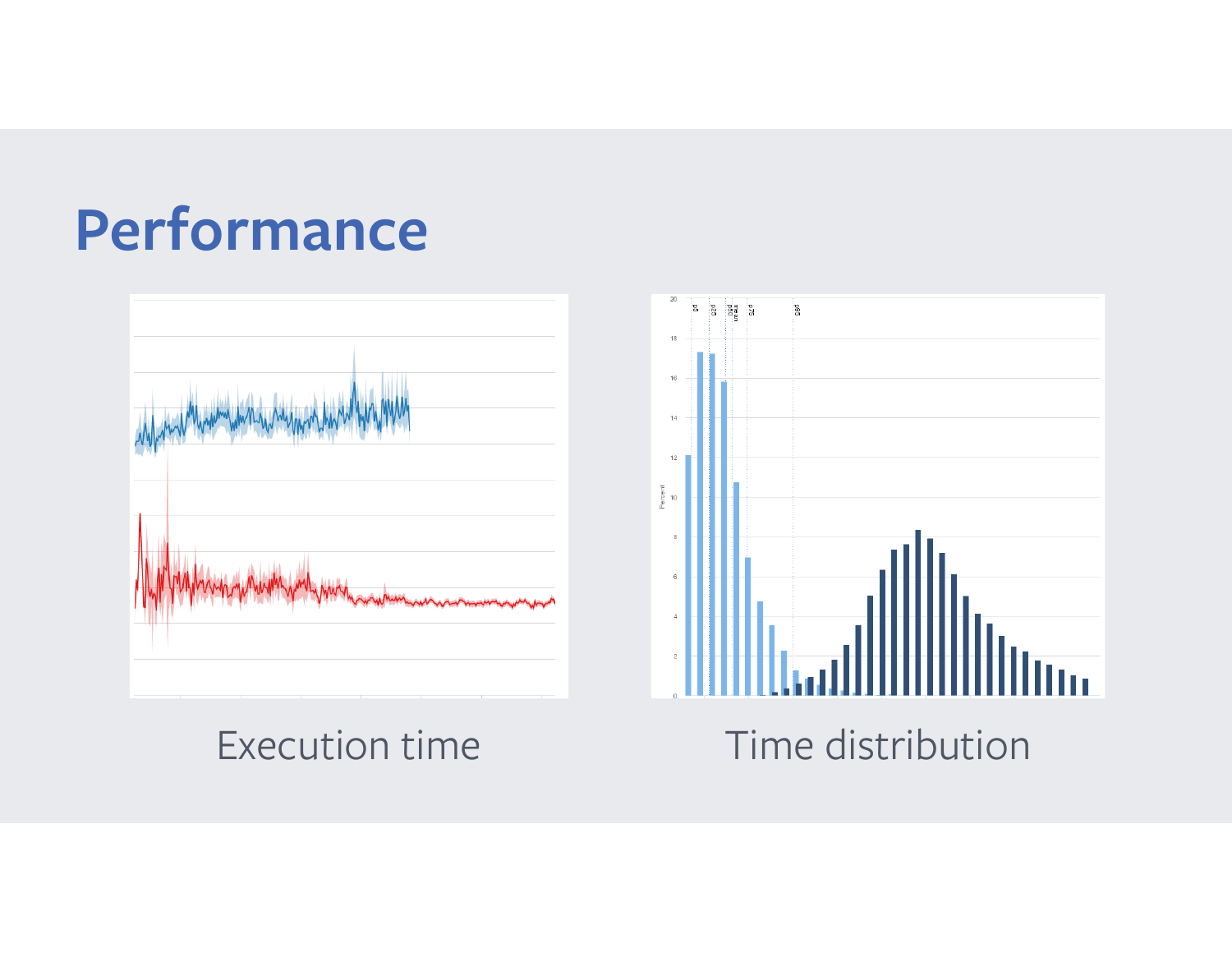#### **Cost?**

- Addition binary size: ~100MB
- Addition start up time: ~2s
- Quirks: Thread local storage
- Adapt to OrcJIT upstream API change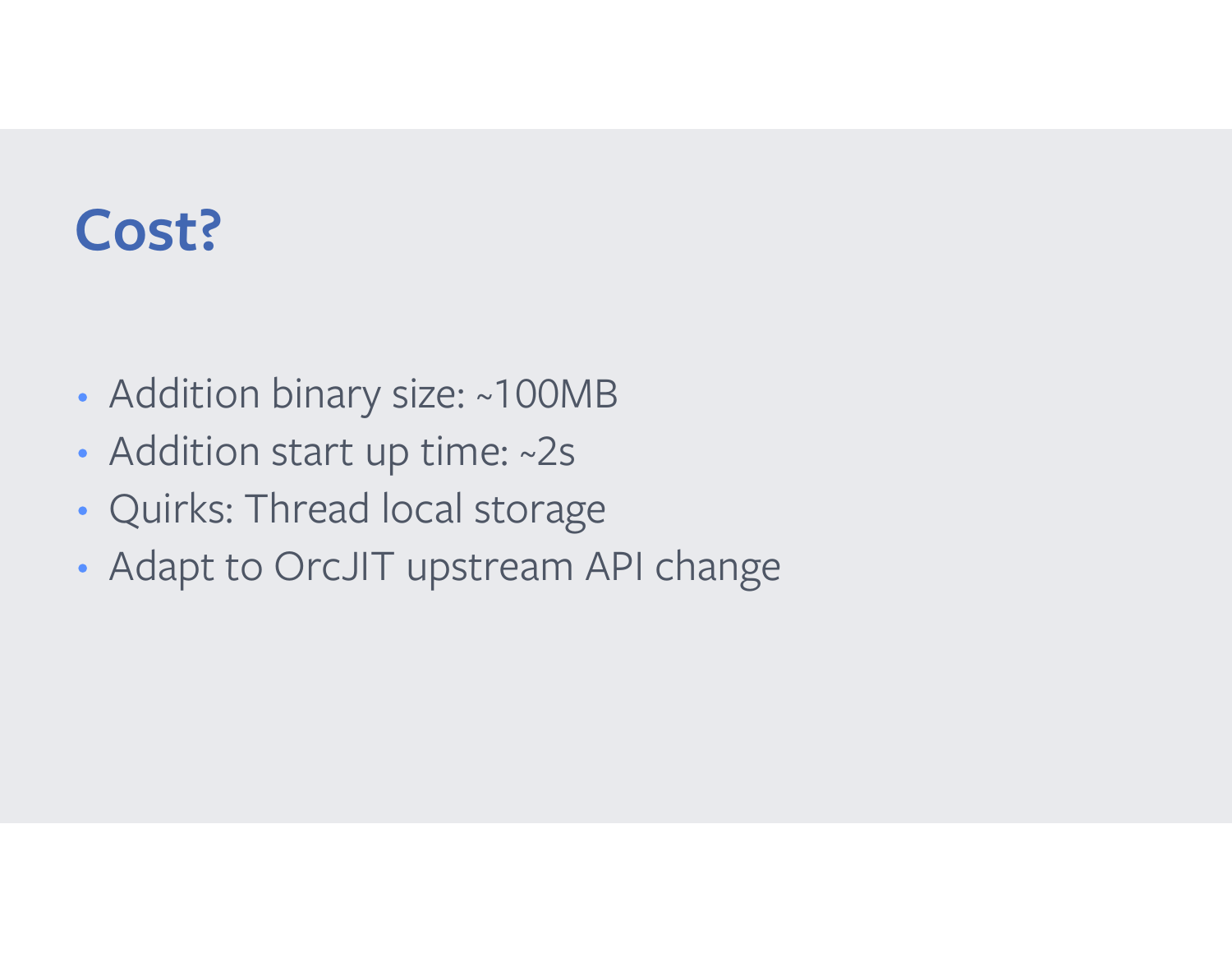#### **What's next?**

- Performance tuning based on Perf
- Clang checker
- Module?
- Coroutines-TS?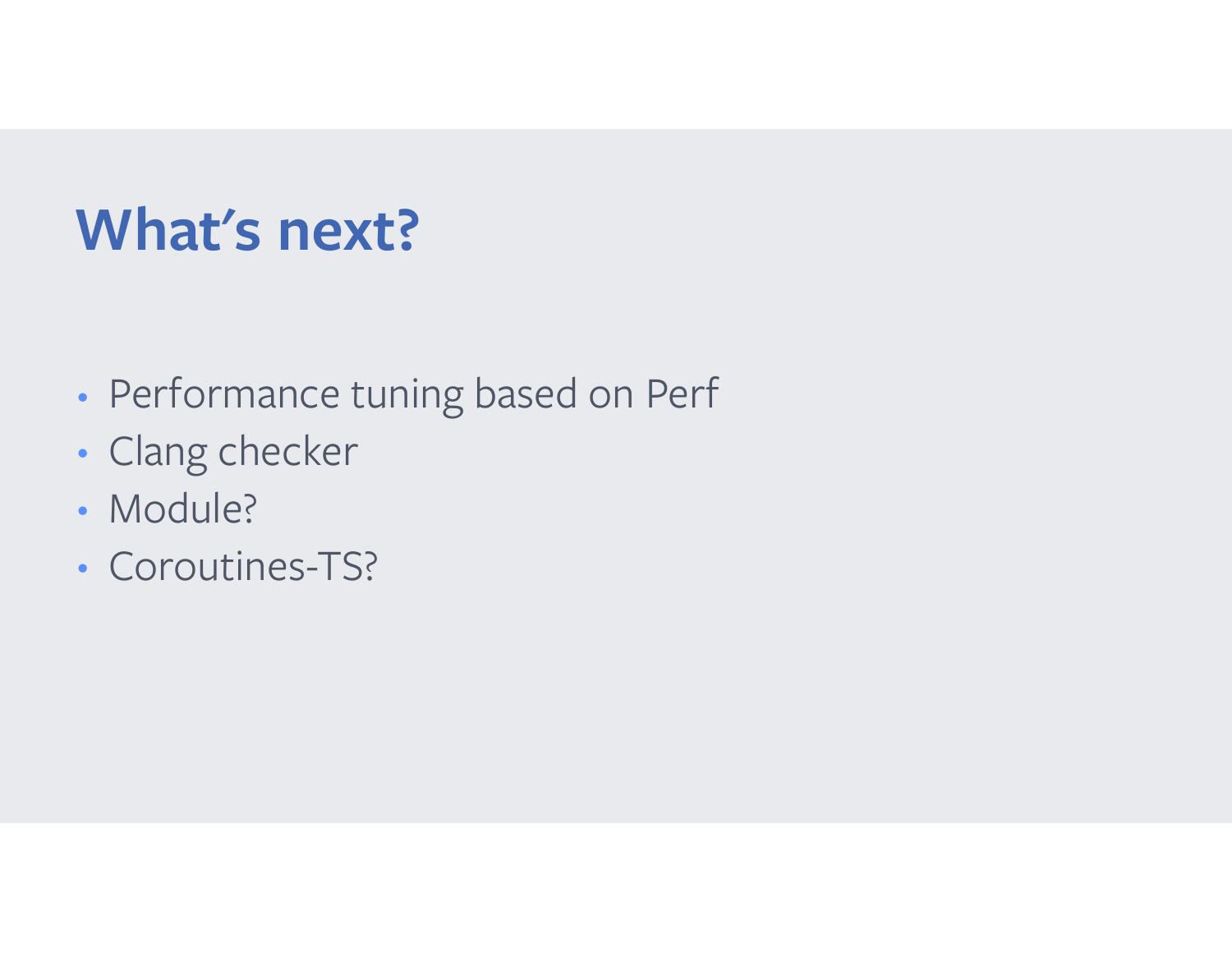## **Thank you!**

- https://llvm.org/docs/tutorial/index.html#building-a-jit-inllvm has been extremely helpful
- Continuous support from LLVM society is awesome
- Giving back to community https://reviews.llvm.org/D53911